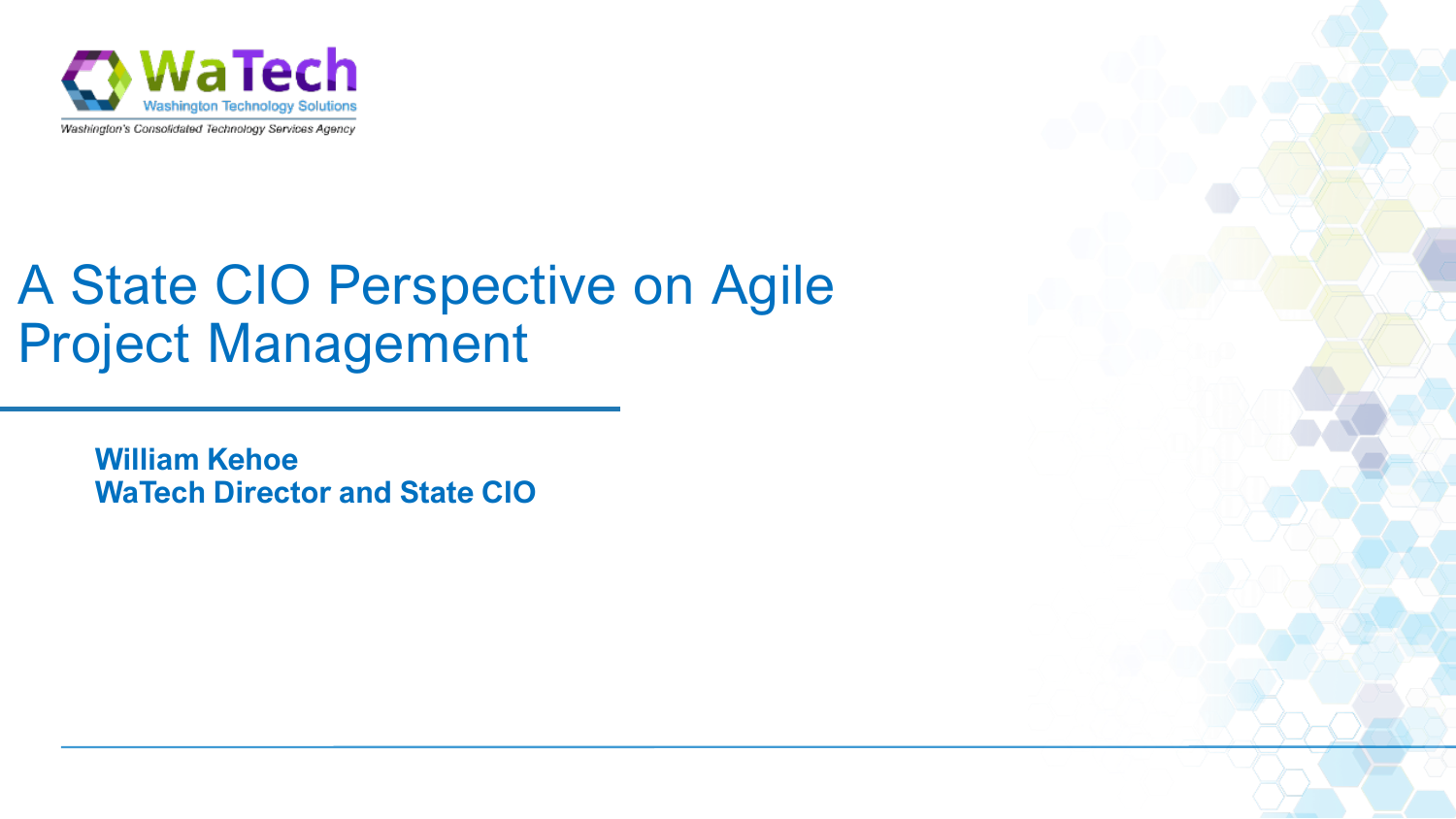

# "Agile is a critical component to accelerating the State of Washington strategic vision and transforming services to the public that we serve" - Bill Kehoe, State CIO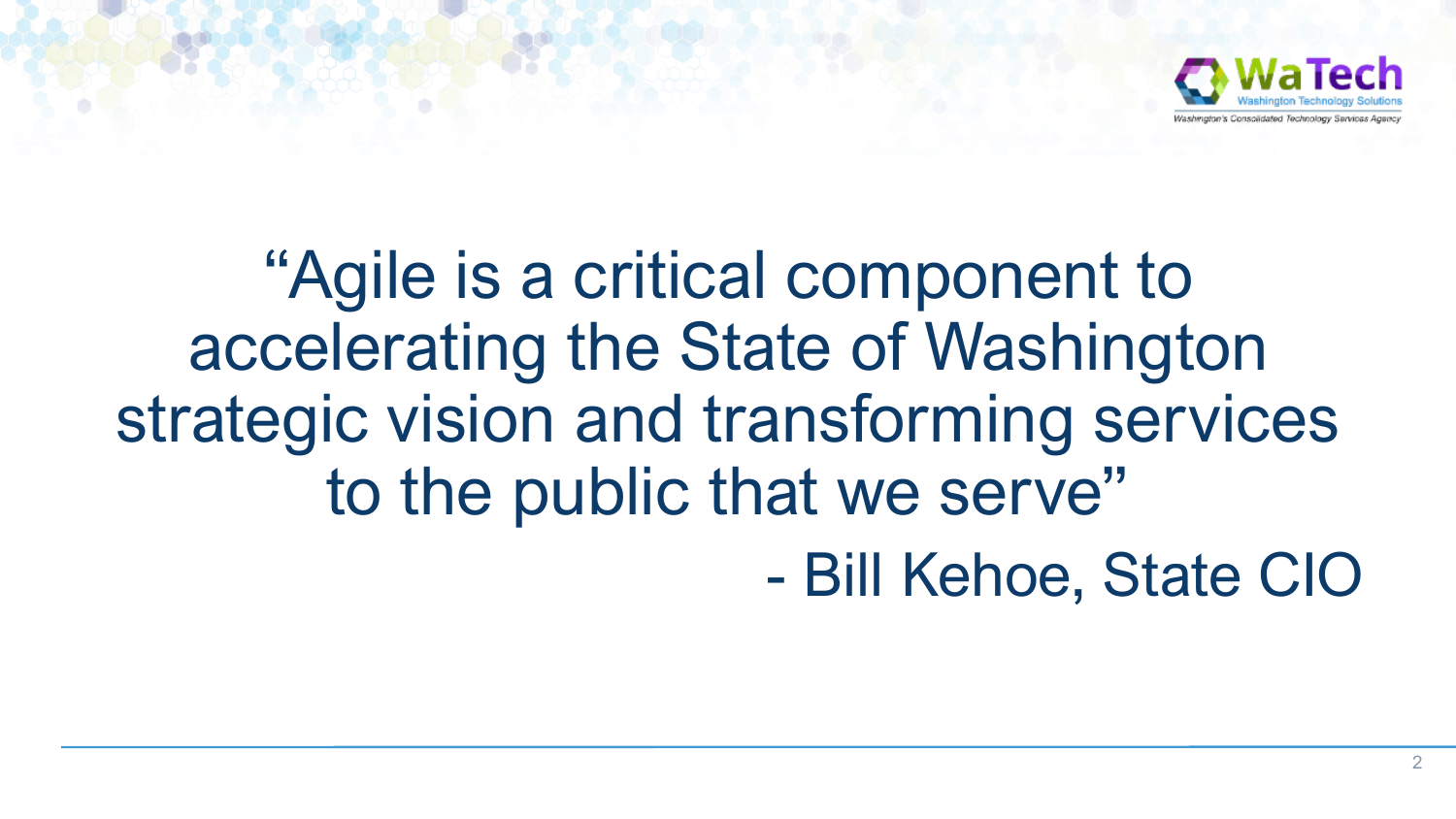#### **WaTech** Washington's Consolidated Technology Services Agency

## Take stock of where you are…

| That is          | You might want to consider                                                                                                                        |
|------------------|---------------------------------------------------------------------------------------------------------------------------------------------------|
|                  | Getting educated about the cost/benefit. Maybe<br>decide it's for you or decide it's not.                                                         |
|                  | Examining WHY you are considering it – and<br>determine whether you have a compelling<br>reason.                                                  |
|                  | Patience and self-compassion as you move<br>through the growing pains. This isn't easy stuff.                                                     |
|                  | Documenting your transition process and sharing<br>it with the community. How can you shorten<br>another's journey?                               |
| (It's all good!) | What's next? Are you content with status quo? Or<br>is there a new frontier in DevOps, continuous<br>integration, automated validation testingAI? |
|                  | Fine.<br>Good.<br>Okay.                                                                                                                           |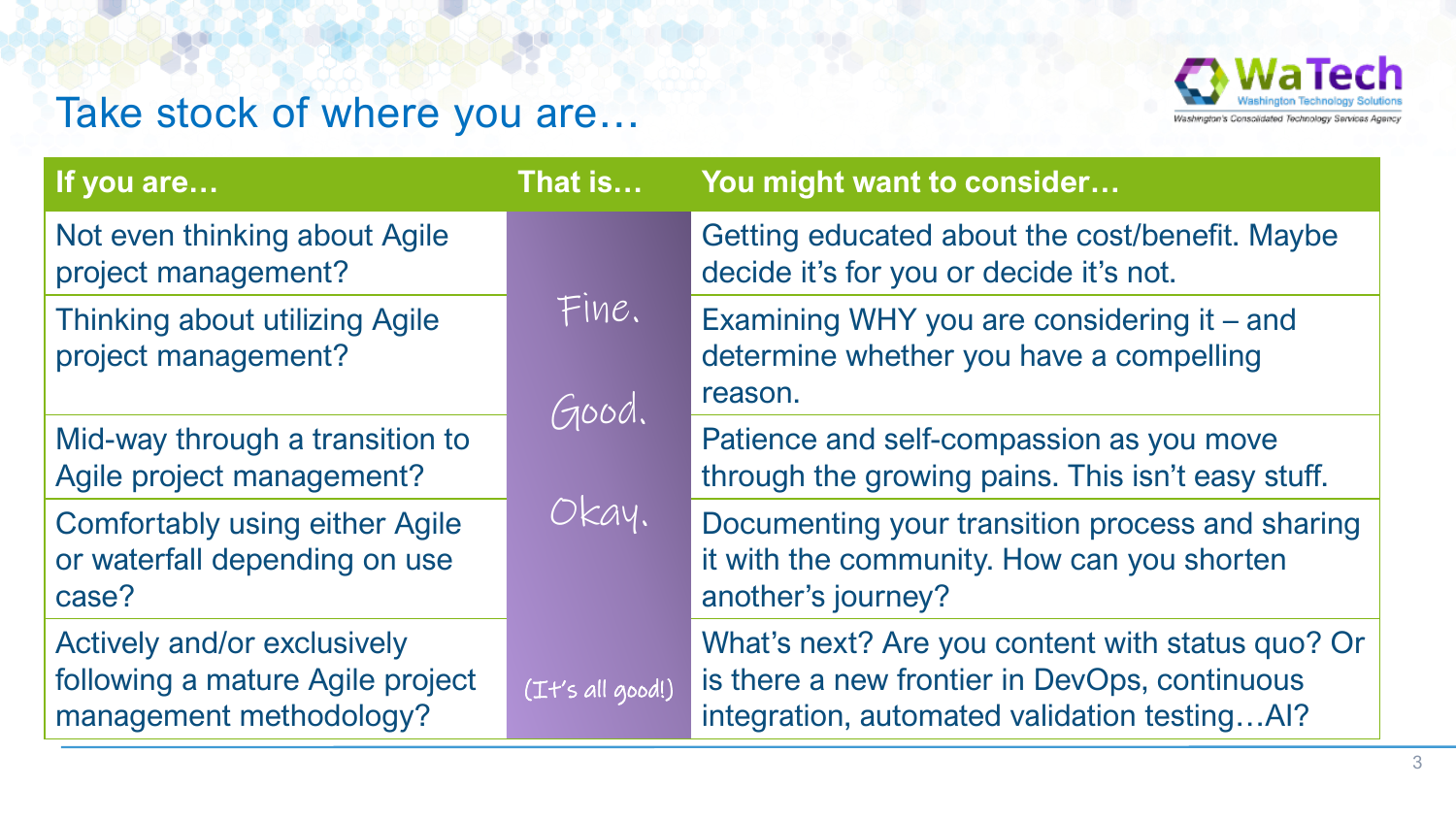

### Why Agile is important for the State of Washington

- Brings business and technology together to solve and improve a business problem.
- Takes us out of our silos and cultivates teams that create opportunities for better outcomes.
- Agile changes the culture of organizations and drives increased customer focus.
- An important accelerator for innovation, prototyping, and failing fast and forward.
- Drives Cloud adoption and on-going maintenance.
- Agile is an industry best practice and has been adopted by most industry SaaS vendors.